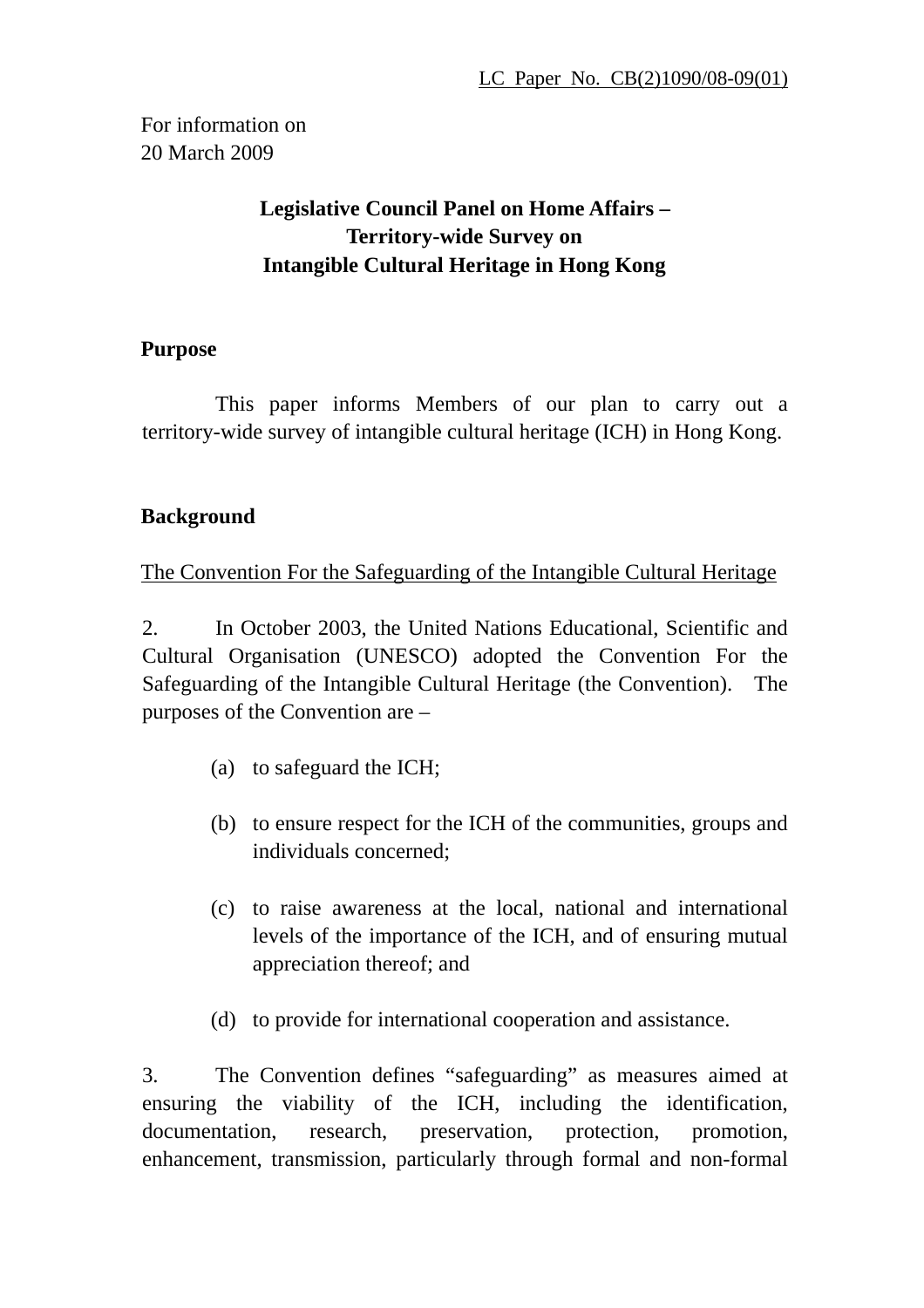education, as well as the revitalization of the various aspects of such heritage.

4. According to the Convention, ICH means the practices, representations, expressions, knowledge, skills – as well as the instruments, objects, artifacts and cultural spaces associated therewith – that communities, groups and, in some cases, individuals recognise as part of their cultural heritage. The ICH, transmitted from generation to generation, is constantly recreated by communities and groups in response to their environment, their interaction with nature and their history, and provides them with a sense of identity and continuity, thus promoting respect for cultural diversity and human creativity.

5. The ICH are manifested in the following domains in the Convention –

- (a) oral traditions and expressions, including language as a vehicle of the intangible cultural heritage;
- (b) performing arts;
- (c) social practices, rituals and festive events;
- (d) knowledge and practices concerning nature and the universe; and
- (e) traditional craftsmanship.

6. China ratified the Convention in 2004. In support of this worthy cause of UNESCO, the Government of Hong Kong Special Administrative Region (SAR) agreed that the Convention should apply to the Hong Kong with effect from 7 December 2004. The Central People's Government notified UNESCO of the Hong Kong SAR Government's agreement accordingly.

7. The Convention shall enter into force three months after the date of the deposit of the 30th instrument of ratification. It was entered into force in April 2006. The Convention stipulates that each State Party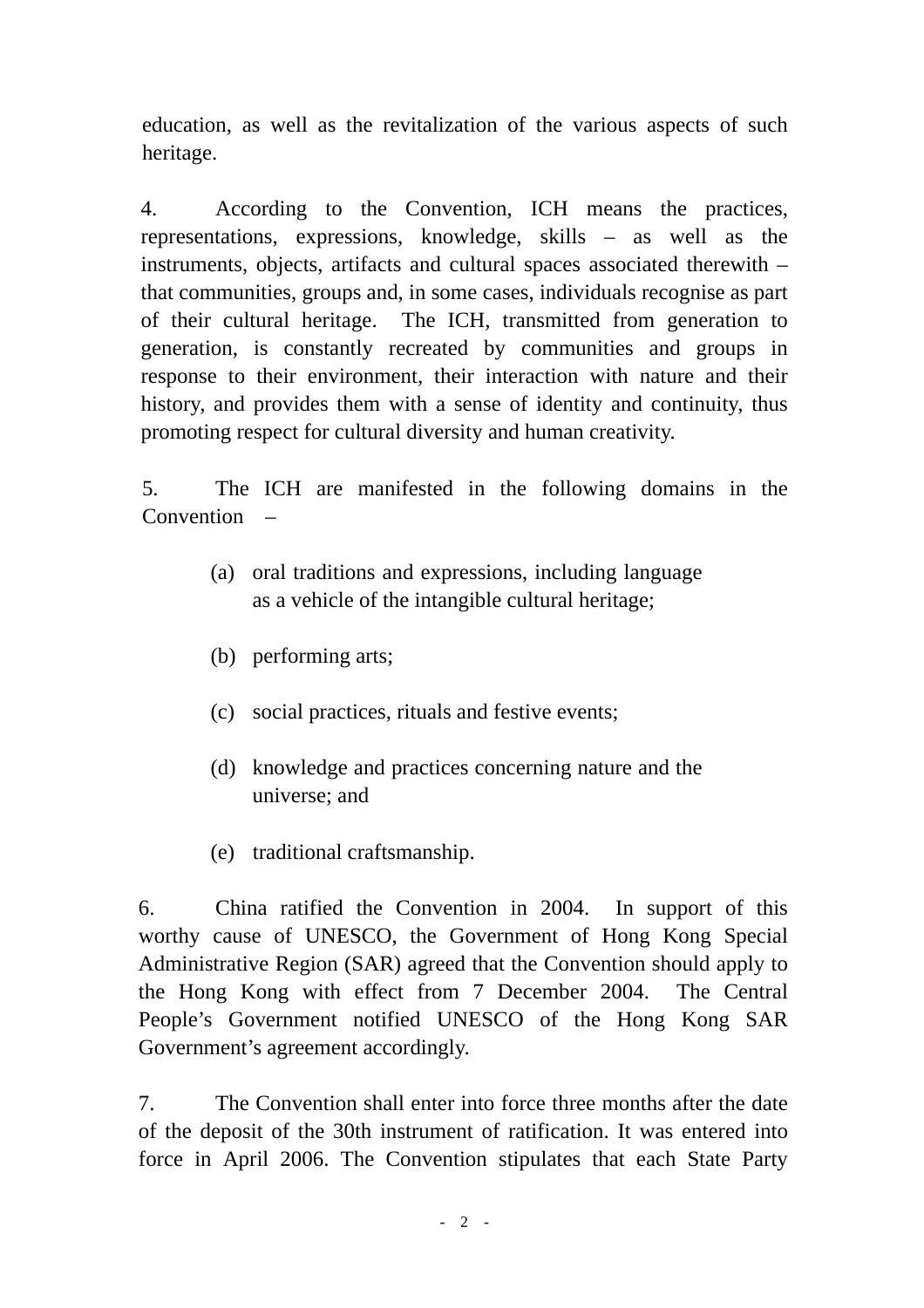shall –

- (a) take the necessary measures to ensure the safeguarding of the ICH present in its territory; and
- (b) identify and define the various elements of the ICH present in its territory, with the participation of communities, groups and relevant non-governmental organizations.

## Preservation and Promotion of ICH in Hong Kong

8. The Government has been working on the preservation and promotion of ICH in Hong Kong. The museums of Leisure and Cultural Services Department (LCSD) have been conducting research and recording of local ICH including festivals and rituals such as the jiao-festivals, temple festivals, clan rituals as well as traditional arts and crafts. Artefacts related to these ICH items have been collected during fieldwork and through donations. The museums also organise from time to time thematic exhibitions, public lectures, seminars and conferences on ICH. For instance, in collaboration with the Hong Kong University of Science and Technology, the Hong Kong Heritage Museum organised a series of 7 public lectures on Hong Kong's ICH in April and May 2007; a 5-day international conference on Cantonese Opera and the "Exhibition of Intangible Cultural Heritage in China" were held at the Hong Kong Heritage Museum in 2007 and 2008 respectively.

9. The Government has also been active in promoting Cantonese Opera, Guangdong music, Chiuchow music and Hakka Folk Songs music, all of which are essence of Hong Kong's ICH and have received much popularity among the local people. The Home Affairs Bureau established the Cantonese Opera Advisory Committee and the Cantonese Opera Development Fund in 2004 and 2005 respectively to support and fund programmes and activities on the study, promotion and development of Cantonese Opera. The LCSD has arranged in recent years a number of music performances and related arts appreciation activities such as the Music of Guangdong Region Series in 2007 and the Guangdong Music Project organized by the Windpipe Chinese Ensemble in 2008 and 4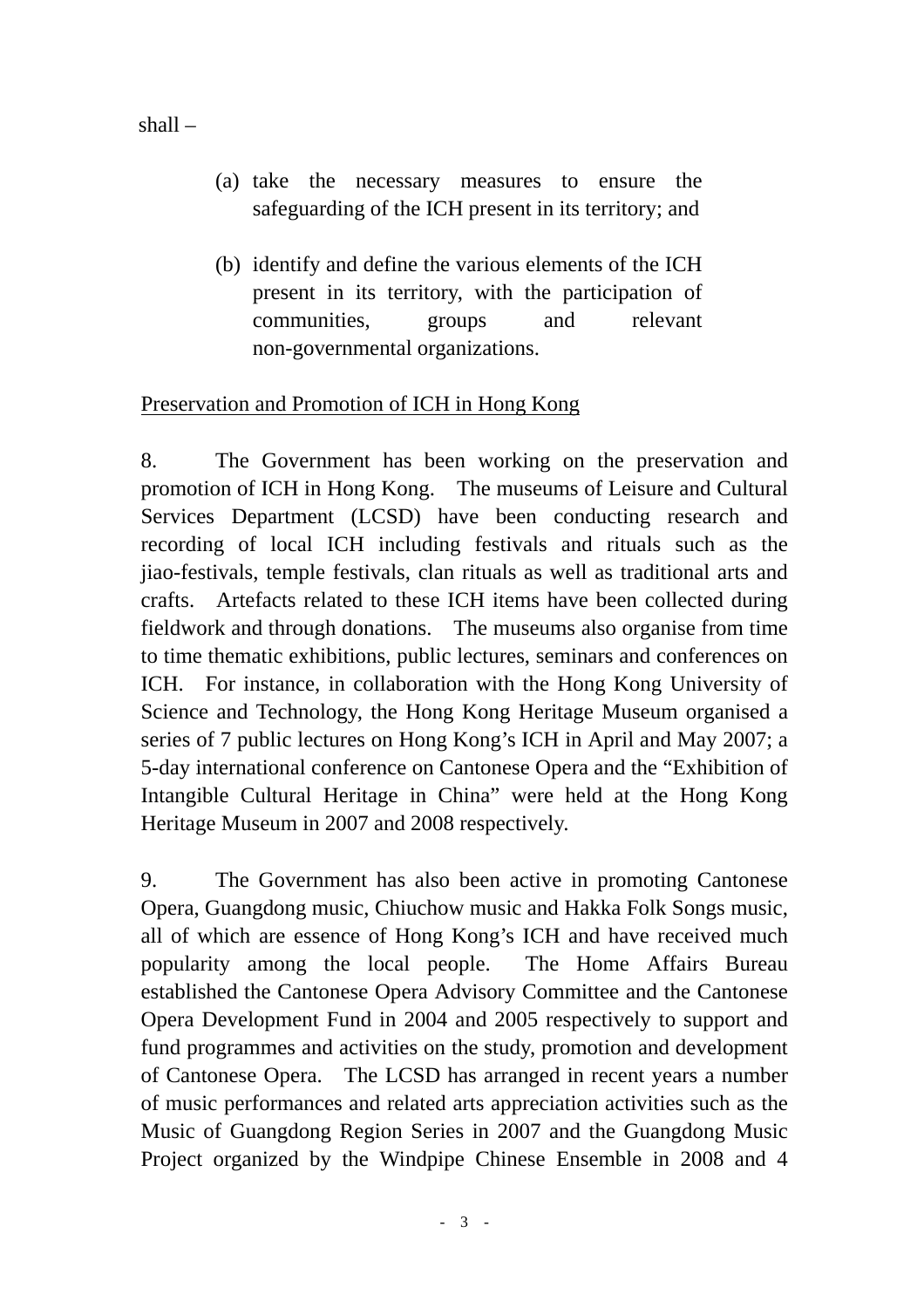performances of Chiuchow Opera plus other arts appreciation activities in 2007-08 as well.

10. The Hong Kong Central Library, in collaboration with the Hong Kong Arts Development Council and the Composers and Authors Society of Hong Kong, has launched a "Hong Kong Music Collection Campaign" since December 2001. Through the support and generous donations from over 180 local musicians and music institutes, the Library has successfully collected over 57,000 items of music documents as at the end of February 2009, testifying the rich musical ICH in Hong Kong.

## **Territory-wide Survey of ICH in Hong Kong**

11. Having agreed that the Convention shall apply to the Hong Kong SAR, the Government plans to first identify and define the various elements of the ICH present in the territory, with the participation of communities, groups and relevant non-governmental organizations. The next step is to draw up the necessary measures to ensure the safeguarding of the ICH items. In this connection, we plan to conduct a territory-wide survey of the ICH in Hong Kong for the purpose of establishing an ICH inventory and database.

12. Since the implementation of the Convention is a new initiative to signatories, there are not many existing examples that we can make reference to on how best the inventory should be drawn up. We therefore commissioned in 2006 the Division of Humanities of the Hong Kong University of Science and Technology to carry out a pilot study on the ICH in Hong Kong, in order to identify the issues we would need to address for the conduct of a territory-wide survey. The pilot survey made reference to the 78 items of ICH inscribed on the first provincial list of ICH of Guangdong in 2006. According to the study findings, 34 of the 78 ICH items listed by Guangdong are relevant to Hong Kong. The study also reveals that, although those items originated from Guangdong, their contents have evolved after they have been adapted to the local environment. In the process, those ICH items have developed into ones with local traditions differentiable from the ones in the Mainland and have established their own identity in the Hong Kong community. The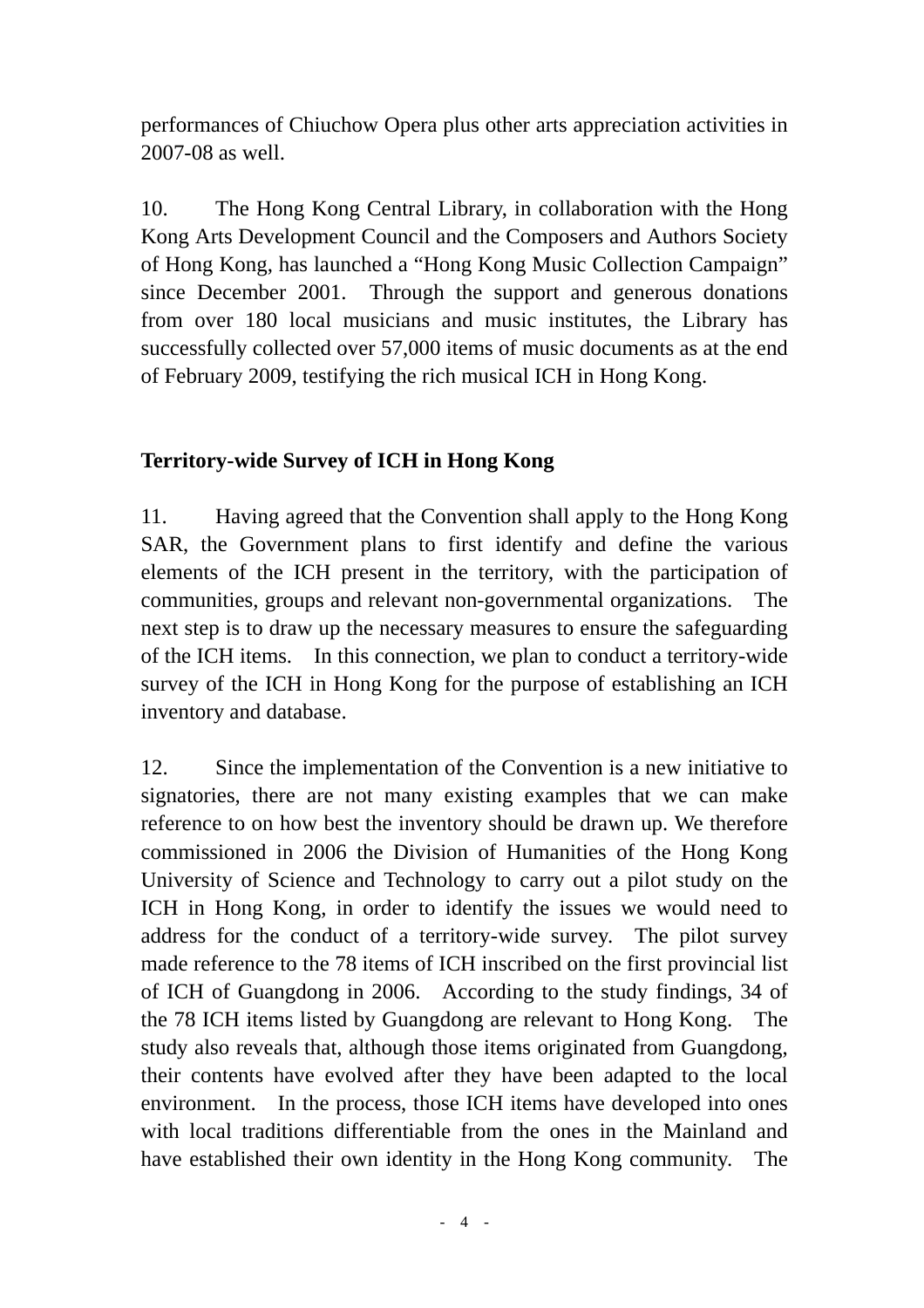study has also made useful recommendations regarding how the territory-wide survey of ICH in Hong Kong should be carried out such as the methodology and the composition of survey teams.

13. It is important that we should ensure that the territory-wide survey would produce useful results for compiling an inventory in the new initiative of safeguarding the ICH in Hong Kong. The Secretary for Home Affairs appointed an Intangible Cultural Heritage Advisory Committee in July 2008 to advise the Government on the conduct of the territory-wide survey. Its membership comprises professionals, academics and community personalities. The membership list is at **Annex**.

14. Having examined the findings and recommendations of the report of the pilot study and taken the advice of the ICH Advisory Committee, we are embarking on a tendering exercise for engaging academics with relevant expertise and research experience from local academic institutes to carry out the territory-wide survey. The survey will be divided into two field survey areas, each covering nine districts, to achieve efficiency -

- (a) Survey Area A: North, Tai Po, Sha Tin, Sai Kung, Wong Tai Sin, Kwun Tong, Kowloon City, Sham Shui Po and Yau Tsim Mong.
- (b) Survey Area B: Yuen Long, Tuen Mun, Tsuen Wan, Kwai Tsing, Islands, Central & Western, Wan Chai, Eastern and Southern.

15. The field survey will record and document the ICH items in the survey areas in the following manner -

- (a) discussion with local informants to establish the locality, timing, event programme and bearers of the intangible cultural heritage;
- (b) oral history survey with the identified ICH bearers on details of the heritage items;
- (c) photographic and video recording of the particular event in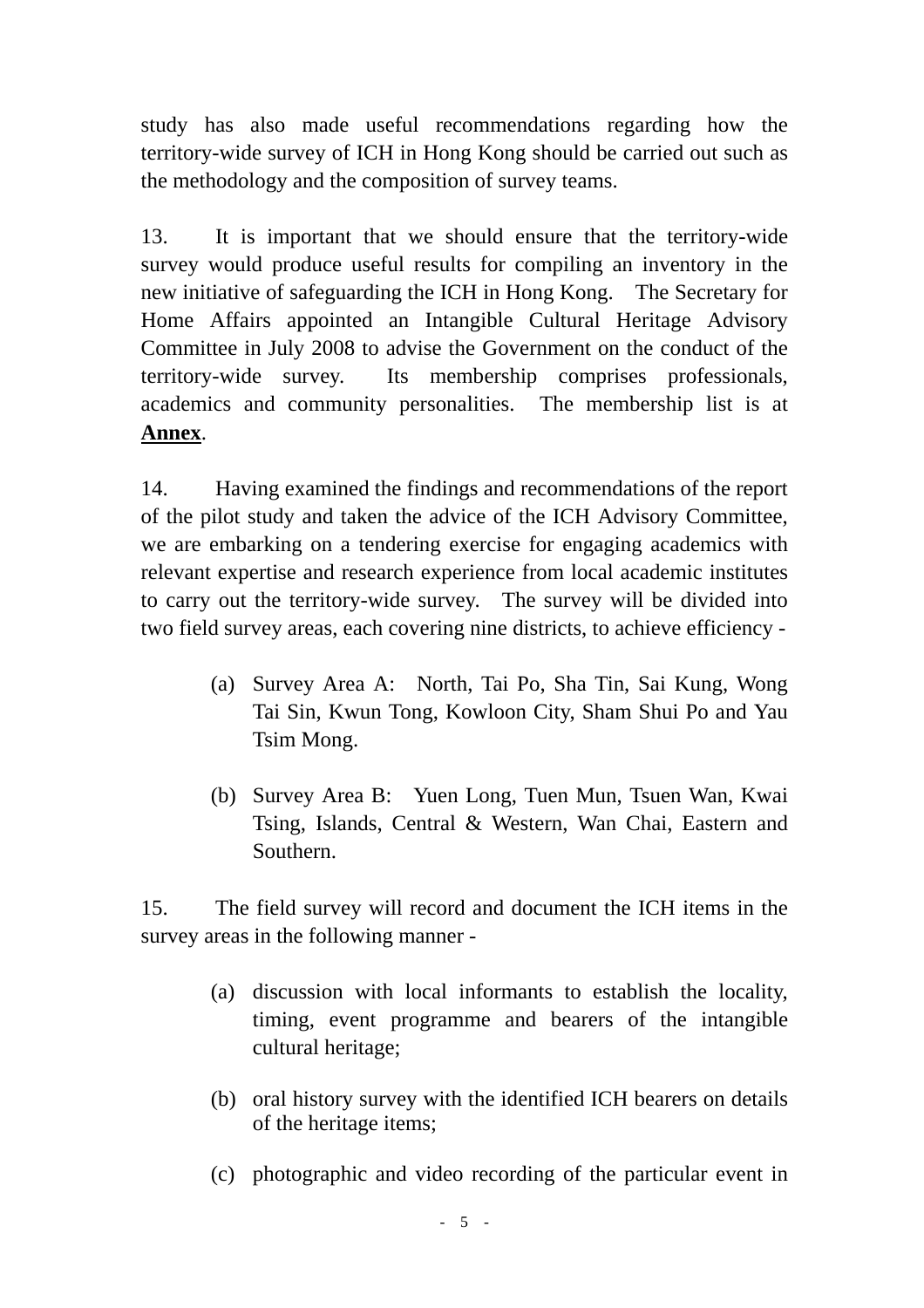which the intangible cultural heritage takes place; and

(d) collection of instruments, objects, artifacts and documents associated with the intangible cultural heritage items.

16. The research methodology and the conduct of the survey will be monitored by the ICH Advisory Committee. According to the present plan, the survey will commence in the second half of 2009 and take about 18 months to complete. The information collected in the territory-wide survey will be documented and studied to form the basis of an ICH inventory.

17. The UNESCO Convention recognizes that safeguarding of the ICH should focus on practices and processes rather than on products, and that the practitioners and custodians of the ICH must play a central role in safeguarding measures. The need to involve communities, groups and, sometimes, individuals in safeguarding their ICH is stated in several articles of the Convention.

18. In order to involve the community in the coming territory-wide survey of ICH, we plan to engage the District Councils and other organizations, including Heung Yee Kuk whose members are familiar with local affairs and local cultural traditions. They will be invited to suggest items of ICH and the associated ICH bearers. The list will be followed up by the survey teams to be commissioned. Other local groups and individuals will be informed of the launching of the territory-wide survey through various channels such as websites and media publicity. They will also be invited to identify and submit ICH suggestions and the associated ICH bearers.

# **Advice Sought**

19. Members are invited to note the contents of this paper and offer suggestions on the engagement with the general public in the course of conducting this territory-wide survey.

Home Affairs Bureau March 2009